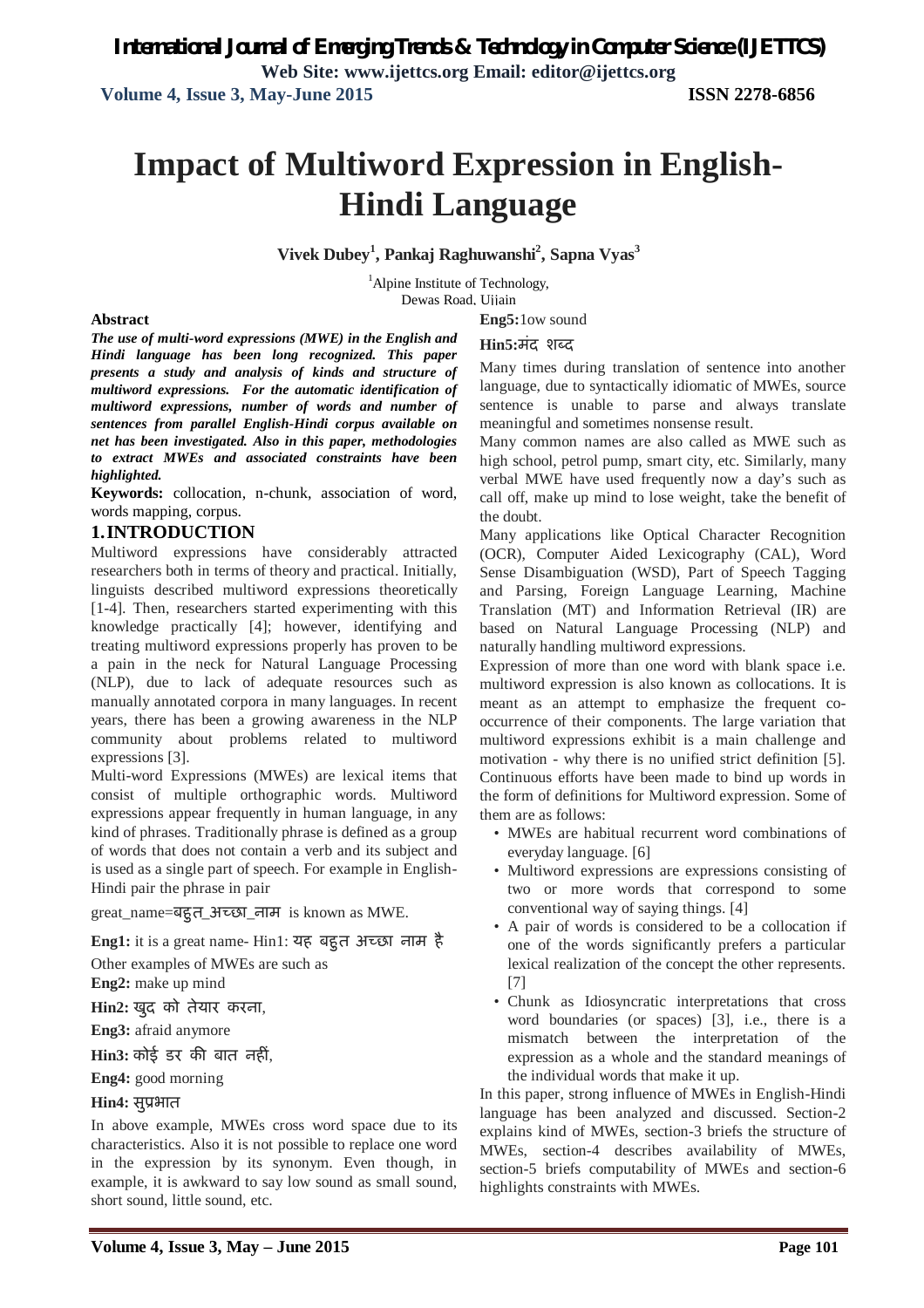## *International Journal of Emerging Trends & Technology in Computer Science (IJETTCS)* **Web Site: www.ijettcs.org Email: editor@ijettcs.org**

 **Volume 4, Issue 3, May-June 2015 ISSN 2278-6856**

### **2. KIND OF MWES**

Multiword Expressions can be classified into two classes as Morphosyntactic Classes: study of grammatical categories or linguistic units that have both morphological and syntactic properties and Traditional Classes: study of orthogonal view of complex and compound words.

### **2.1 Morphosyntactic Classes**

In these types of multiword expression classes, there is lead word i.e. starting of chunk and it is named based on lead word such as multiword noun chunk, multiword verb chunk, multiword adverbial chunk and multiword adjectival chunk.

### **2.1.a Multiword Noun Chunk**

In such type of noun chunk, there is head noun and next are other elements appended to it such as street light = सड़कों पर प्रकाश, high heels = ऊँची एड़ी के जूते. It also includes proper names such as name of city and state (New Delhi = नई दिल्ली, Madhya Pradesh = मध्य प्रदेश) institution and Department (i.e. Shri Govindram Seksaria

Institute of Technology and Science = श्री गोविन्दराम

सेकसरिया प्रौद्योगिकी एवं विज्ञान संस्थान, Union Public

Service Commission = संघ लोक सेवा आयोग) or person

(Vikram Singh Rathod-विक्रम सिंह राठोड), multi form (i.e.

Content Management System = सामग्री प्रबन्धन प्रणाली).

### **2.1.b** *Multiword Verbal Chunk*

In such verbal chunk, there is a head verb and other elements such as adverbs, object, compliments, are next to head verb. They are broadly classified as phrasal verb chunk and light verb chunk.

### **a) Phrasal Verb Chunk**

It consists of first word as a base verb and then preposition or adverb. This is again sub-classified as a transitive prepositional verb chunk dealt as compositional but use a specific preposition introducing the object like

think about= $\overrightarrow{5}$ सके बारे में and other as verb particle

chunks like Turn on=चालूकरना.

### **b)Light Verb Chunk**

In the construction of Light Verbal Chunk (LVC), verb acts as light and a noun that conveys most of the meaning of the chunk like such as Do the review  $=$ समी¢ा करना.

### **2.1.c Multiword Adverbial and Adjectival Chunk**

In such type of adverbial chunk and adjectival chunk, separate class is considered in sentence for example:

 $Upside down = 3$ स्तब्यस्त, Second hand = पुराना.

### **2.2 Traditional Classes**

In these types of MWEs, there are three orthogonal types of chunks such as fixed chunk, idiomatic chunk and True collocation chunk.

### **2.2.a Multiword Fixed Chunk**

In such type of chunk, there is word with space in words.

And also it is a collection of words with individual meaning that really have nothing to do with another.

Such as Just in case  $=$   $\frac{1}{2}$ 

### **2.2.b Multiword Idiomatic Chunk**

It is completely non-compositional semantics that means the literal interpretation does not depend on meaning of the chunk. Without idiomatic chunk verbs are not identified easily in text. For example, the meaning of verb

chunk of Put in place in Hindi is औक़ात बता देना.

### **2.2.c Multiword True Collocation**

Collocation refers to a relationship between words that frequently occurs with each other. The words together can mean more than the sum of their parts (the hindu epaper, chilli paneer). And these collocations are completely compositional (both syntactically and semantically) but are statistically idiosyncratic. These are just fixed term which do not have any alternate representations. For example:

**Eng6:** he filled his lungs with the fresh\_air, and straightened his shoulders.

**Hin6:** उसने ताजी हवा को अपने फेफड़ों में भर लिया

और कन्धे सीधे किए ।

### **3.STRUCTURE OF MWE**

The structure of multiword expression is studied according to MWEs categories. However, it is essential to ensure their internal structure for managing appropriate representation of MWEs in corpus.

### **3.1 Multi word Noun Chunk**

The structure of Noun chunk is a combination of Determiner (Det.), Adjective (Adj.), Head Noun (N) and Preposition Chunk (PC) in order (Det.) ((Adj.) N (PC), where () indicates optionality. Examples are shown in table-1.

| <b>Table 1:</b> Example of Noun Chunk  |                                                                      |                                                             |  |
|----------------------------------------|----------------------------------------------------------------------|-------------------------------------------------------------|--|
| Structure                              | English                                                              | Hindi                                                       |  |
| Noun $+ N$                             | Water Tank, Vijay<br>Madhya<br>Verma,<br>Pradesh, decision<br>making | पानी की टंकी,<br>विजय<br>वर्मा,मध्य प्रदेश<br>. निर्णय लेना |  |
| $Det + N$                              | The girl, some rice                                                  | लड़की,कुछ<br>चावल                                           |  |
| $(\text{det}) + \text{Adj} + \text{N}$ | Strong coffee, a rich<br>person                                      | कड़ा पेय, एक<br>अमीर व्यक्ति                                |  |
| $(det) + N + PC$                       | A rise in inflation.                                                 | में<br>मुद्रास्फीति                                         |  |

### **3.2 Multi Word Verbal Chunk**

Structure of Verbal chunk is a combination of Verb (V), Noun Chunk (NC), Preposition Chunk (PC) and Adverb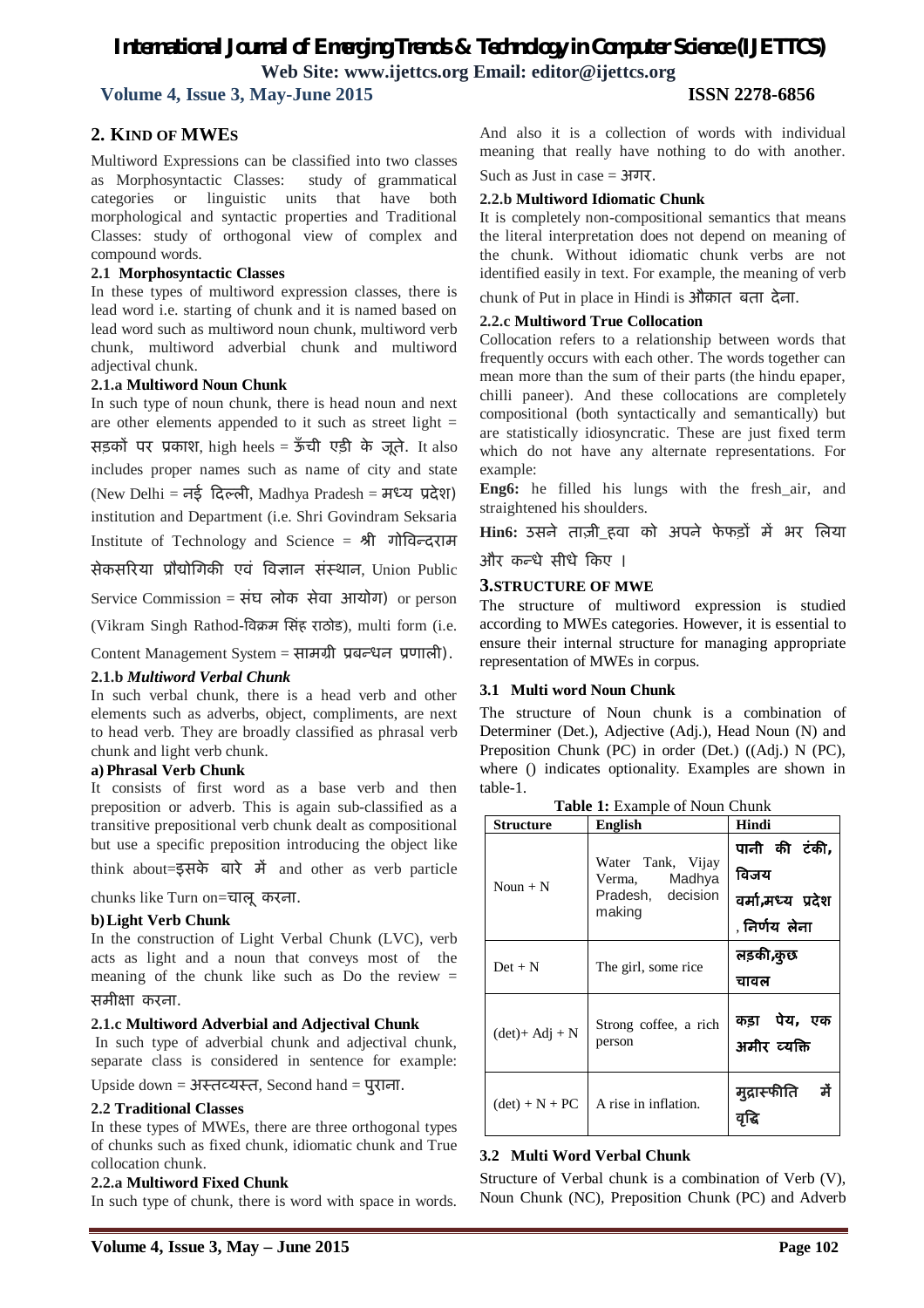## *International Journal of Emerging Trends & Technology in Computer Science (IJETTCS)* **Web Site: www.ijettcs.org Email: editor@ijettcs.org**

### **Volume 4, Issue 3, May-June 2015 ISSN 2278-6856**

(Adv) in the order of V (NP) (PP) (Adv), where () indicates optionality. Examples are shown in table-2. **Table 2:** Example of Verbal Chunk

| <b>Structure</b>   | <b>English</b>                | Hindi         |  |
|--------------------|-------------------------------|---------------|--|
| $V+NP$             | kick the bucket               | मरना / निधन   |  |
|                    |                               | होना          |  |
| $V+$ particles     | Cut down, give<br>up, pass on | छोटा कर देना, |  |
|                    |                               | त्यागना, मरना |  |
| particles          | Come up with,                 | सूझना/जुटाना, |  |
| $+$<br>preposition | put up with                   | बर्दाश्त करना |  |

### **3.3 Multi Word Ajectival or Adverbial Chunk**

A compound adjective is an adjective that contains two or more adjective words either with hyphen or without hyphen. These are constructed in class three ways: open class, hyphenated class and closed class. However, the compound adjective can also be formed with an -ly adverb and a participle or other adjective. Table 3 highlights some examples:

**Table 3**: Example of Adverbial & Adjectival Chunks

| <b>Structure</b>              | <b>English</b>              | <b>Hindi</b>            |
|-------------------------------|-----------------------------|-------------------------|
| Open Class                    | Cold blooded                | निर्दयी                 |
| Hyphenated<br>Class           | well known / well-<br>known | नामी गरामी              |
| Close Class                   | housekeeping                | गृह व्यवस्था            |
| $Adv + Past$<br>Participle    | brightly colored            | चमकीले रंग              |
| $Adv + Present$<br>Participle | regularly reviewing         | नियमित<br>निरीक्षण करना |
| $Adv + Adi.$                  | newly created post          | नव सजित पद              |

### **4.PARALLEL ENGLISH-HINDI CORPUS**

A corpus is electronically stored and processed a large and structured set of texts used for statistical analysis and hypothesis testing. It is also useful to check linguistic rules. To analysis MWEs in English-Hindi Language, three corpus are used in this study. First is of agriculture domain, second is of bharat dharshan-hindi sahityik patrika and third is of general domain. In agriculture domain [12], there parallel English-Hindi text files are used and in bharat dharshan English-Hindi Panchtantra story corpus [13] two parallel stories are used. As general domain, HindEnCorp [15] is a parallel Hindi-English corpus freely available for non-commercial research purposes. However it contains 273 thousand sentences. As a sample, first 66 sentences are used in paper. The details of each English-Hindi file are analyzed in term of number

of tokens and number of sentences in table-4. There is availability of MWEs in English-Hindi.

|  |  | Table 4: Analysis of Eng-Hin Corpus |  |
|--|--|-------------------------------------|--|
|--|--|-------------------------------------|--|

|                     |                      | <b>English</b> |                  | Hindi  |                  |
|---------------------|----------------------|----------------|------------------|--------|------------------|
| <b>Corpus</b>       | Text                 | No of          | No. of           | No of  | No. of           |
|                     |                      | Tobeus         | <b>Sentence:</b> | Tokens | <b>Sentence:</b> |
|                     | Agnl                 | 326            | 21               | 371    | 21               |
| Agriculture         | Am2                  | 77)            | 33               | 784    | 34               |
| Domain              | Arm3                 | 380            | 17               | 425    | 17               |
| Bharat              | Nitiraan sa nyashi   | 634            | 59               | 737    | 59               |
| Dharshan<br>(Stary) | <b>Clever Rabbit</b> | 267            | 28               | 295    | 26               |
| <b>General</b>      | Text                 | 935            | 66               | 1068   | 66               |

### **5. COMPUTATIONAL METHODS**

The raw text (i.e. html file, pdf file) has to be preprocessed. It consists of tools like tokenization, lemmatization and POS tagging. There are also flexible computation to handle MWEs [10] like Statistical Method, Linguistic Method, Hybrid Method and Machine Learning.

**5.1 Statistical Method:** In statistical methods for MWE extraction, firstly word association (chunk) is carried out and then proposed MI (mutual information) as an objective are measured for estimating word association norms. There are two developments of Statistical Methods for multi-word extraction: new association measures to rank candidates and new strategies to align the best candidate as MWE.

**5.2 Linguistic Method:** It is a traditional method for MWE extraction is words' POS tags. Both grammatical and syntactical requirements are there for a MWE.

**5.3 Hybrid Method:** A Hybrid method is generic method for MWE extraction by using both statistical and linguistic information of a word sequence to measure its possibility to be a multi-word expression.

**5.4 Machine Learning Method:** This is a dynamic method for MWE extraction employed AI (Artificial Intelligence) methods. It is used to discover initially new knowledge from either word information (frequency, association (chunk)) or Part-of-Speech information of words (order, POS sequence, etc) then the new knowledge is used to determine whether or not a new coming word sequence is a MWE.

### **6.LIMITATION**

Multiword Expression is unique, intelligent, challenging for writer as well as reader. There is no simple solution to identify, extraction, presentation in text. There are a number of limitations in NLP tasks and applications [14]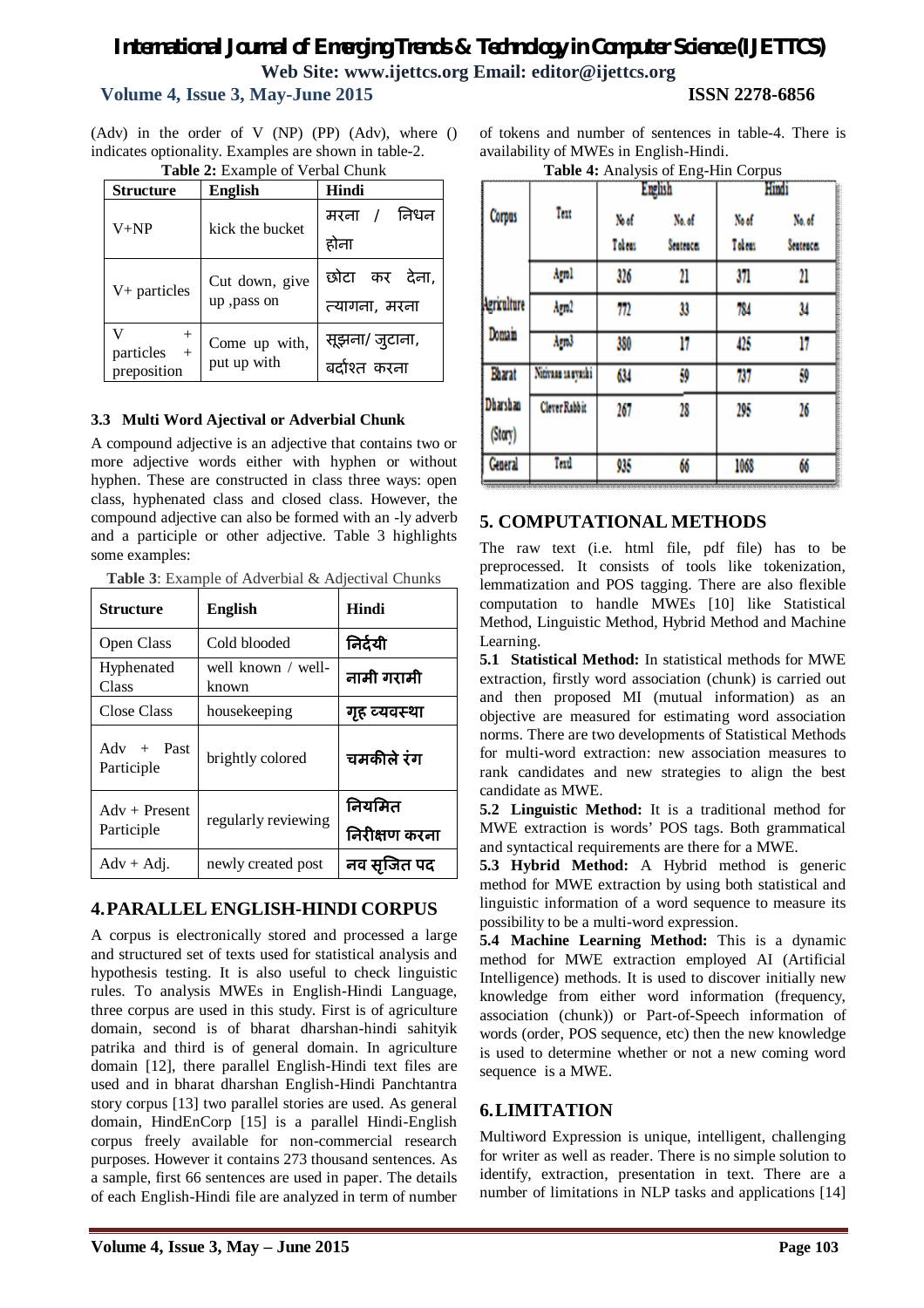### *International Journal of Emerging Trends & Technology in Computer Science (IJETTCS)* **Web Site: www.ijettcs.org Email: editor@ijettcs.org Volume 4, Issue 3, May-June 2015 ISSN 2278-6856**

like translation, word-sentence alignment, in preprocessing, incompleteness, etc.

### **6.1 Translation quality of the parallel English-Hindi corpus**

Whereas the sentences are indeed translations, the translations are largely and non-lexical, in the sense that context is used in order to extract the meaning and deliver it in different wording. As a result, it is sometimes hard or even impossible to align words based on the sentence alone.

### **6.2 Sentence alignment errors**

A purely statistical sentence aligner is used to align sentences based on their length and token co-occurrence information. As a result, some sentences of similar length may incorrectly be marked as mutual translations. Of course, most of the word sequences in such sentences cannot be aligned and hence become MWE candidates.

The output of the sentence aligner contains only one-toone sentence translations. As parallel corpora include non-lexical translations that sometimes can only be expressed in terms of one-to-many or many-to-one translated sentences, the sentence aligner may output oneto-one alignment, where one of the sentences is only a partial translation of another. The non-translated part of the sentence may contain false MWE candidates.

### **6.3 Word alignment errors**

Sometimes a word sequence has a translation, but it is not aligned properly. Possible reasons for such errors are: Insufficient statistics of word co-occurrence due to the small size of the parallel corpus.

Errors caused by bidirectional translation merge. Often the alignment is correct only in one direction, but this information is lost after merging the alignment; this often happens in very long sentences. Another example of the problematic alignment caused by bi-directional merge in cases where the word aligner proposes N:1 alignment; usually these N words contain the correct sequence or a part of the sequence and the correct analysis of the bidirectional alignments may help filter out the incorrect parts (i.e., the analysis of the intersection of N and M sequences, where M:1 is Hindi-to-English and N:1 is English-to- Hindi alignments detected by the word alignment tool).

### **6.4 Noise introduced by preprocessing**

Errors caused by morphological analysis and disambiguation tools may lead to wrong tokenization or to the extraction of an incorrect base form the surface form of the word. As a result, the extracted citation form cannot be aligned to its translation, and correctly aligned word-pairs cannot be found in the dictionary.

An additional source of errors stems from language specific differences in word order between the languages: Such problems can be handled with more sophisticated preprocessing that eliminates language specific differences, where not only morphology and function words are taken into account, but also language-specific word order.

### **6.5 Incomplete dictionary**

If sentence and word alignment results are correct, and the correct word-to- word translation exists, but the translated pair is not in the dictionary, the word sequence may erroneously be considered an MWE candidate.

### **6.6 Parameters of the algorithm**

Setting the threshold too high causes bi-grams that are subsequences of the longer MWEs to be false positives. During error analysis the algorithm drawback may be exposed: false MWE candidates that occur several times in the parallel corpus are selected to be MWE candidates only in a minority of these occurrences.

### **7.CONCLUSION**

As the manual extension of resources is very costly and time consuming, there is a need for building resources and developing techniques for the automatic acquisition of MWEs from corpora to unknown words, to words missing relevant syntactic/semantic categories, to missing grammatical constructions, since it lies in between the lexicon and syntax and also tools/resources for it limited.

### **8.ACKNOWLEDGEMENT**

Authors are grateful to Prof. Vineet Chataniya, IIIT Hyderabad and Dr. Swati Dubey, Vikram University, Ujjain for their valuable suggestions and Madhya Pradesh Council of Science and Technology Bhopal for the sanction of research project no. A/RD/RP-2/2014-15/234.

### **References**

- **[1]** Nunberg, G., Wasow, T., & Sag, I. A. Idioms. Language, 70(3), 491–539, 1994.
- **[2]** Jackendoff, R. S., The Architecture of the Language Faculty. MIT Press, 1997.
- [3] Ivan Sag, Timothy Baldwin, Francis Bond, Ann Copestake, and Dan Flickinger, Multiword expressions: A pain in the neck for NLP. In Proceedings of the 3rd International Conference on Intelligent Text Processing and Computational Linguistics (CICLing-2002), pages 1–15, Mexico City, Mexico.
- [4] Manning, C. & Schutze, H., Foundations of Statistical Natural Language Processing, chapter 5: Collocations. MIT Press, 1995.
- [5] Rayson, P., Piao, S., Sharoff, S., Evert, S., & Moir´on, B. n. V., Multiword expressions: hard going or plain sailing? Language Resources and Evaluation, 1997.
- [6] FIRTH J. R. Papers in Linguistics 1934-1951. Oxford, UK: Oxford UP, 1957. 233p.
- [7] Darren Pearce, "Using conceptual similarity for collocation extraction." in Proceedings of the Fourth annual CLUK colloquium, 2001.
- [8] www1:http://www.grammar.cl/english/compoundadj ectives.htm. (last seen on 31/05/2015)
- [9] www2:http://www.englishexercises.org/makeagame/v iewgame.asp?id=8591 (last seen on 31/05/2015)